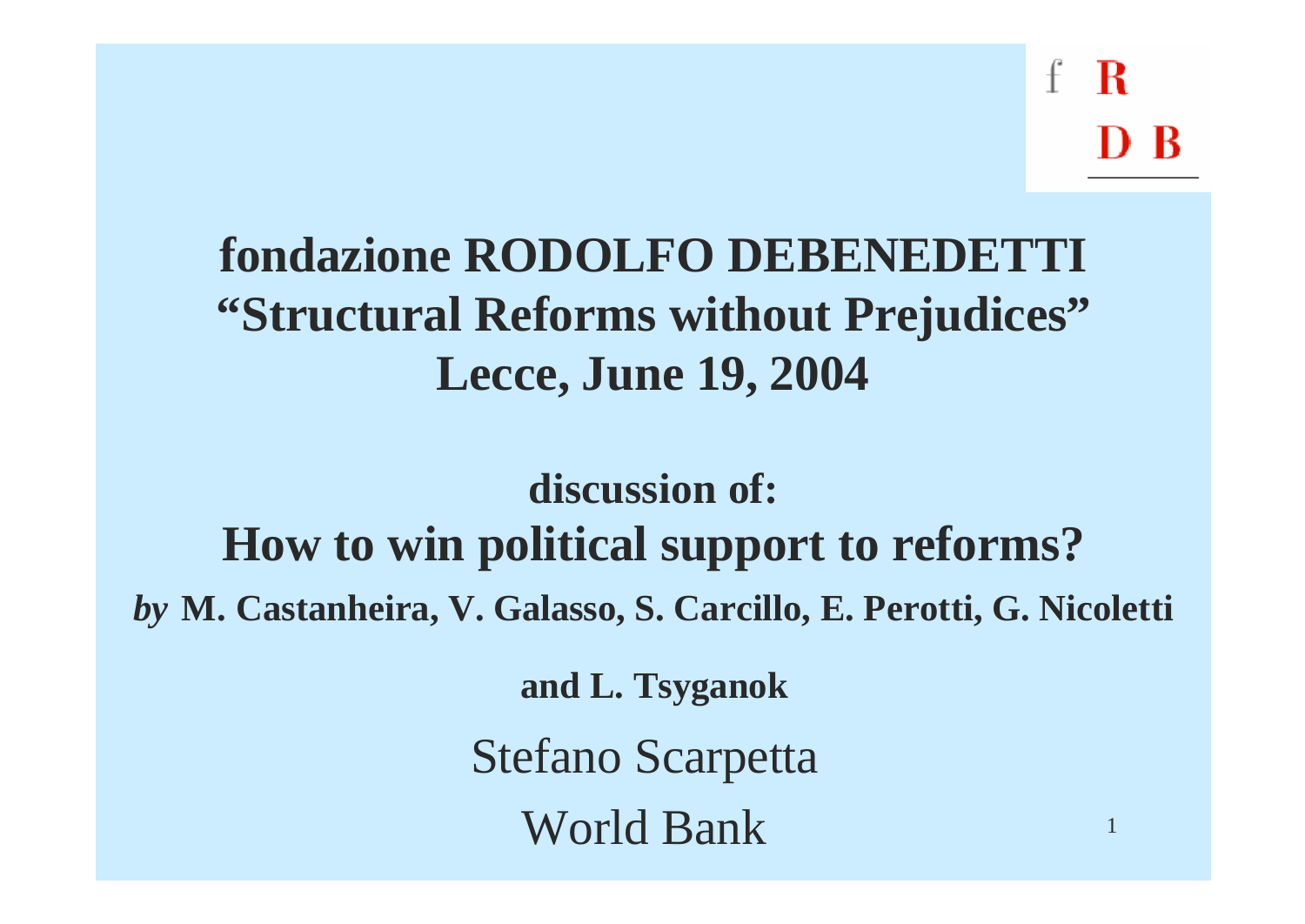# Political economy of reforms from an empirical perspective

- The objective of the reform or "What we know that (possibly) ain't so" (Rodrik, 2003, Easterly, 2001):
	- ÿ The growth record is consistent with some of the *higher-order*  economic principles. A semblance of property rights, sound money, fiscal solvency, market-oriented incentives (Summers, 2003).
	- ÿ BUT "higher-order principles of sound economic management do not map into unique institutional arrangements"
		- ÿ China dual track approach with *agricultural liberalization at the margin;*
		- $\triangleright$  South Korea and Taiwan no trade liberalization until mid 1980s and heavy reliance on public enterprises and extensive industrial policies
		- ÿ Japan *team-centered approach to work organization* with lifetime employment in core firms
		- $\triangleright$  Latin America: Liberalization, deregulation and privatization  $\rightarrow$  very little acceleration in growth.
	- $\triangleright$  …and "there may be multiple ways of packaging these principles into institutional arrangements"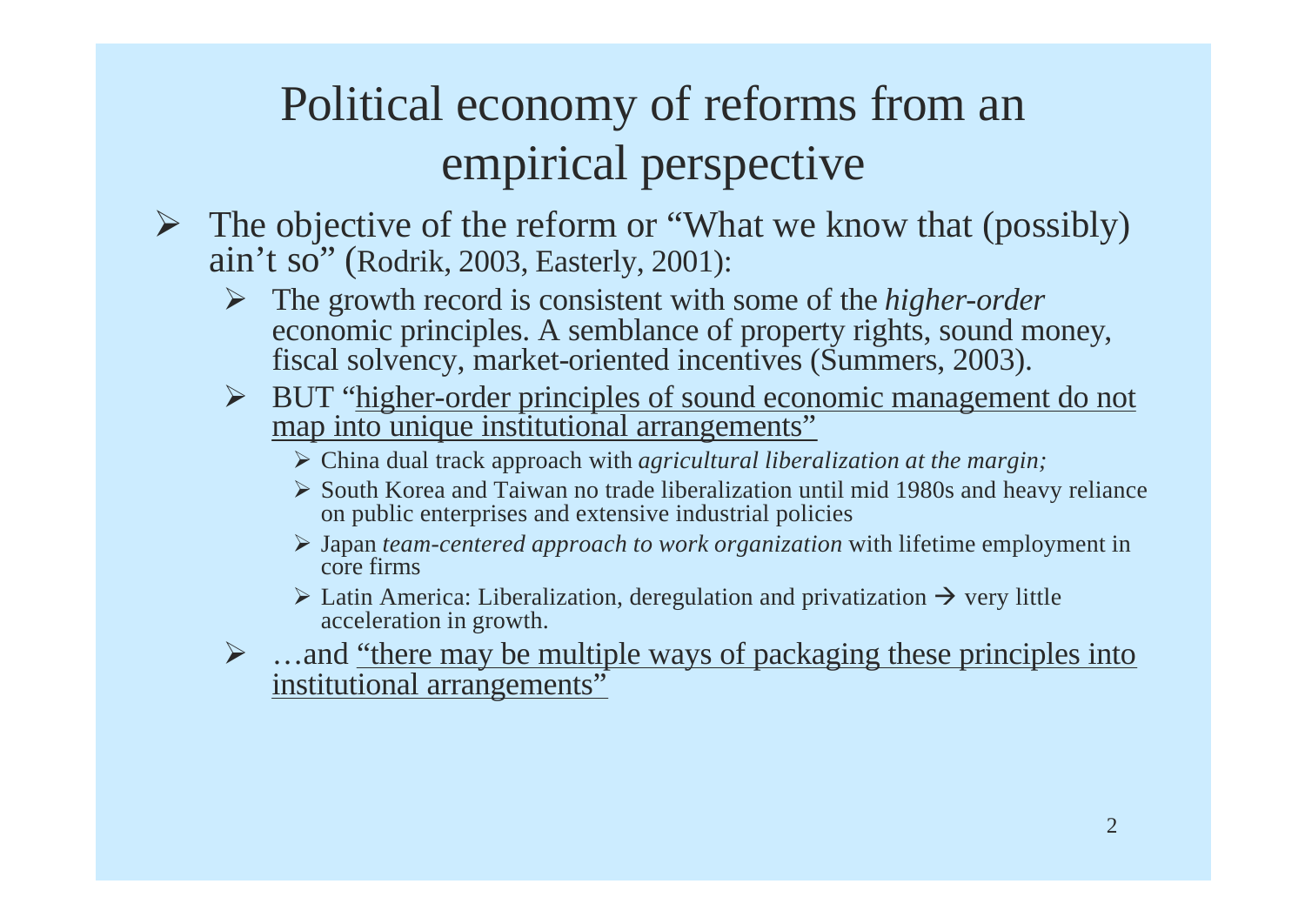### **OECD countries : commitment and coalition building**

- ÿ**"Back against the wall: prolonged periods of weak or negative growth and high UR promote reforms (Elmeskov et al. 98; IMF '04 WEO, but also Rodrik, '96; Drazen and Easterly, 2001).**
- $\triangleright$ Majoritarian  $\rightarrow$  ambitious reforms but greater risk of reversal; proportional  $\rightarrow$  moderate and gradual **changes low risk of reversal (WEO, Persson, 2003)**
- ÿ**Potential to exploit complementarities within policy areas (e.g. tax cut + reduction in unemployment benefits, Orzag and Snower, 98) or across policy areas (product – labor market, Blanchard & Giavazzi, 2002; macro and labor, Bean 98 and Calmfors 98 for EMU).**
- ÿ**Room in the budget to accommodate compensation packages in labor and tax reforms (primary surplus +ve; fiscal adj. –ve)**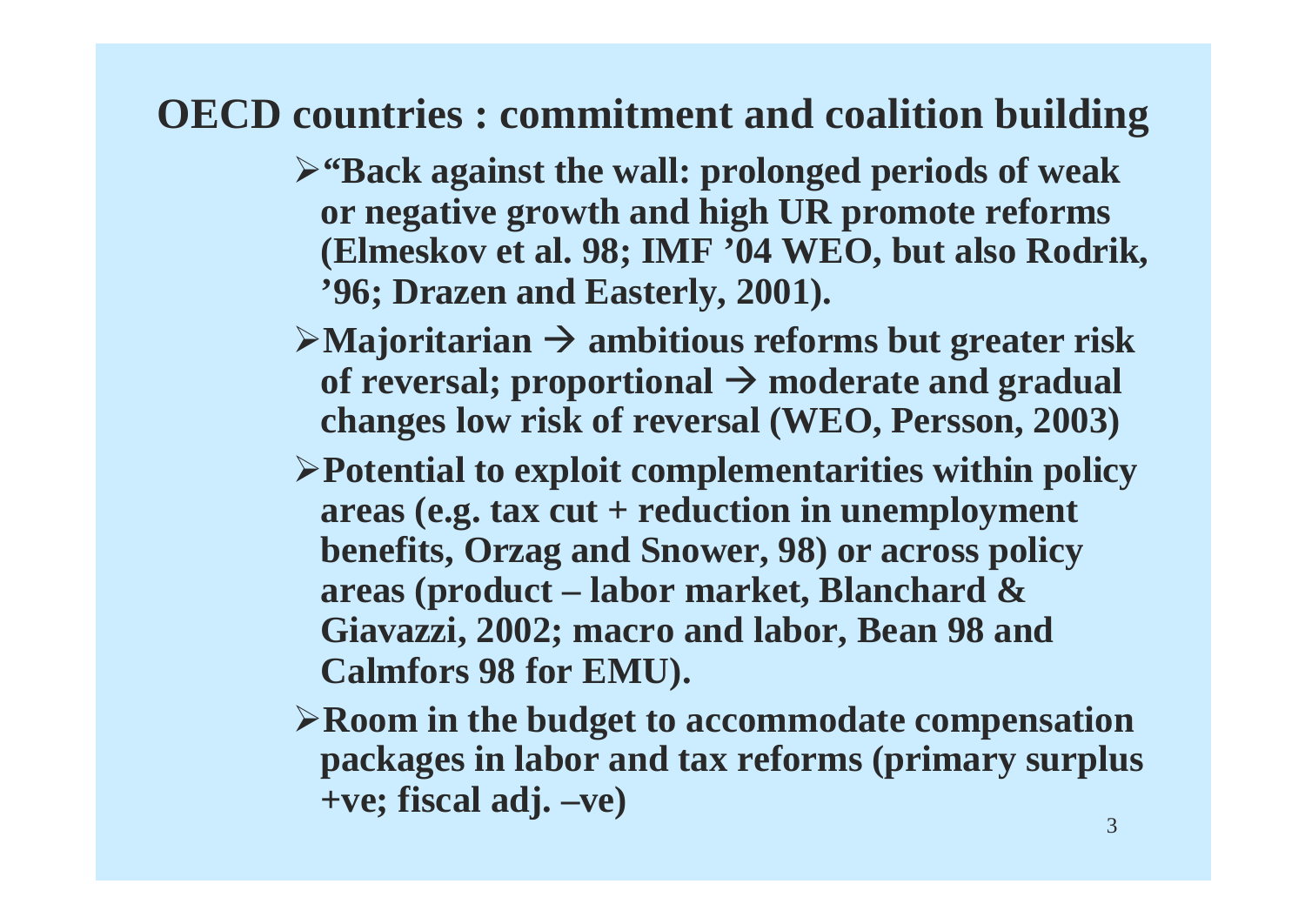# **The main messages of this report**

- $\triangleright$  No "one size fits all" policy recommendations can be drawn: market or countryspecific packaging of politically successful reforms
- $\triangleright$  "Relevant framework conditions" are essential for the success of reforms
- $\triangleright$  A case-study approach instead of generalized guidelines
- $\triangleright$  The commitment building:
	- $\blacktriangleright$  Large inefficiencies
	- $\triangleright$  "Emergency" situations
	- $\blacktriangleright$  Ideology
- Coalition building
	- $\triangleright$  Consensus democracies: buy out approval of opponents  $\rightarrow$  long transition periods
	- $\triangleright$  Majoritarian countries: can implement more sudden and radical reforms
- $\triangleright$  "Divide and conquer": in certain markets (e.g. product market), vested interests cross traditional interest groups. A successful strategy ought to separate the entrenched vested interests  $\rightarrow$  gradualism is essential
- $\triangleright$  External forces: international agreements, technological developments are important devices for efficiency-enhancing reforms

#### **I will discuss three case studies: 1) pension reforms in Italy and UK; 2) Labor reforms in DNK and Spain; and 3) Product market reforms in OECD**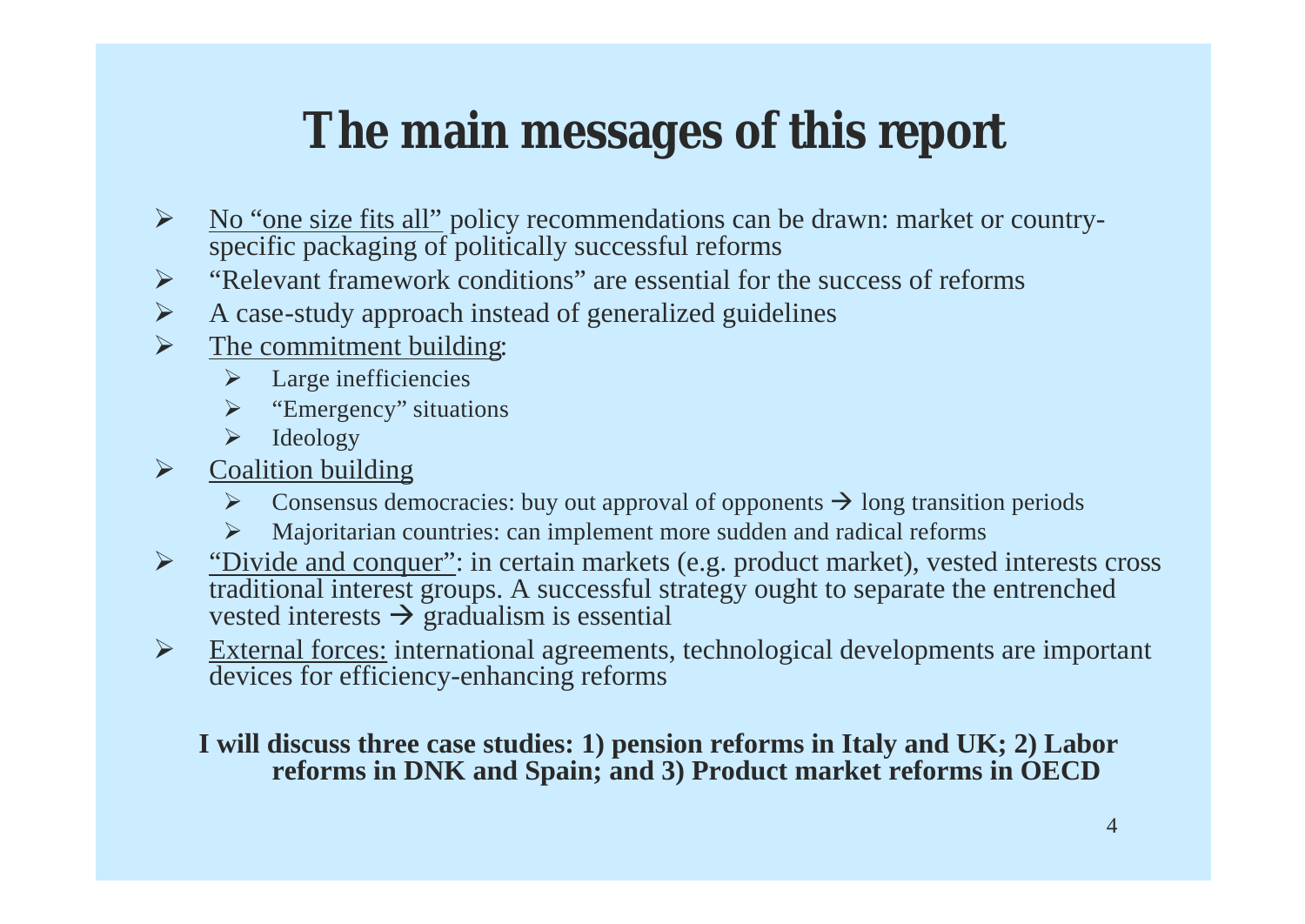# How to rationalize the welfare state: pension reforms in Italy and UK

#### $\triangleright$  The commitment building:

- $\triangleright$  Italy: external forces (Maastricht Treaty; large speculative attacks on the Lira) which imposed the downsizing of the generous public pension system (pension expenditures  $\sim$  12% of GDP in early 1990s)
- $\triangleright$  UK: Ideology (the "Thatcherite") and strong majority
- $\triangleright$  Coalition building
	- $\triangleright$  Italy: long transition period that sheltered insiders from the effects of reforms
		- $\triangleright$  But the change of indexation from nominal wages to inflation (Amato 1992) affected all pensioners: i.e. at 2% LP growth -30% in leaving standards in 20 years
	- $\triangleright$  UK: strong majority reduced the need for building a consensus behind the reform

#### $\triangleright$  Lessons:

- $\triangleright$  Gradualism or long transition periods are needed to buy support from insiders
	- $\triangleright$  Yes, but how to ensure consistency in the reform path and credibility
- $\triangleright$  Are majority electoral systems necessary and sufficient conditions for implementing social security reforms?
	- $\triangleright$  NO: Italy moved to a more majoritarian system in 1994, since then Italy had 7 governments in 8 years
	- 5  $\triangleright$  More generally there is much more variance in social security reforms that there is in the electoral systems in Europe, and some majoritarian countries have been much less pro-reforms than many proportional system countries.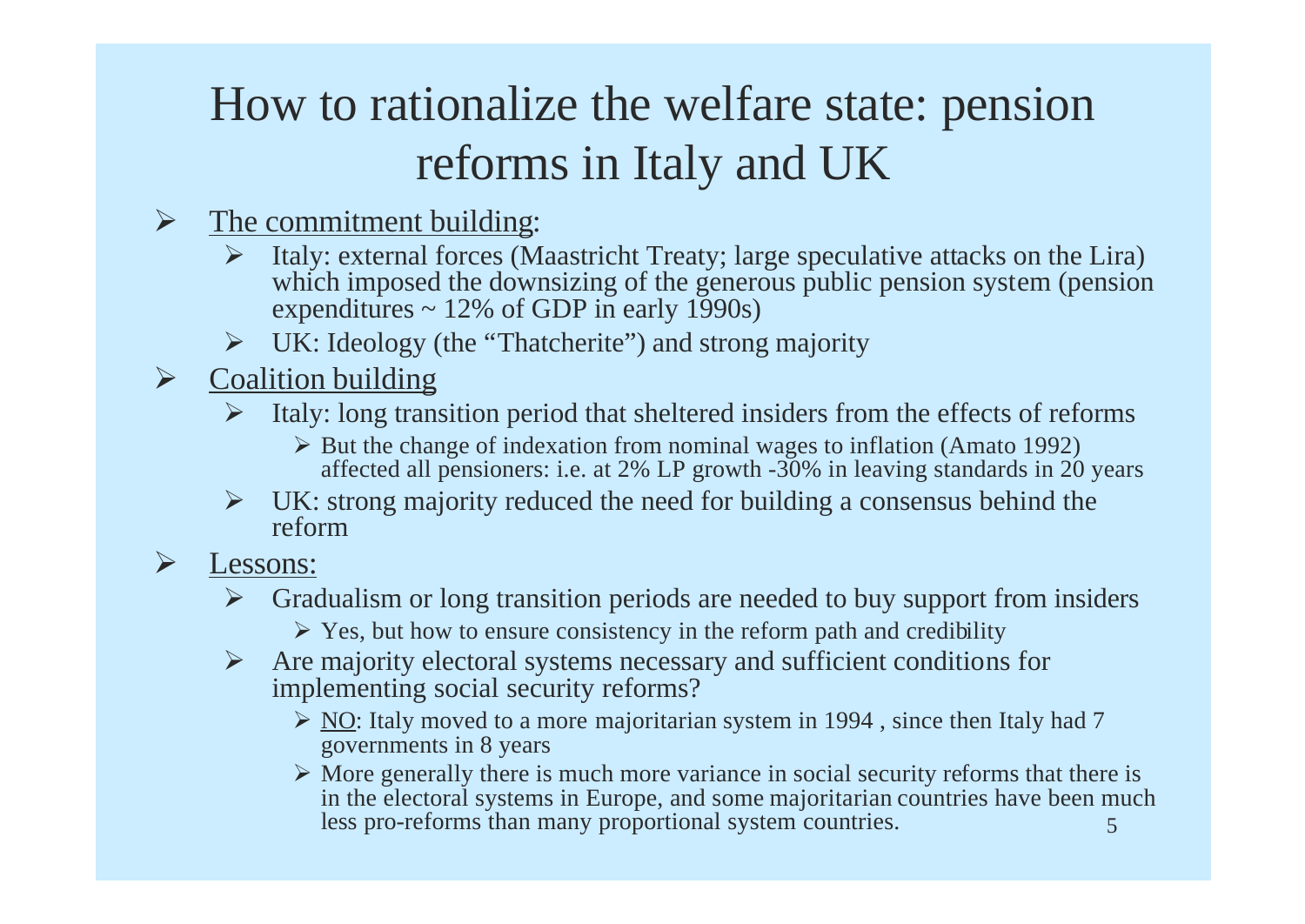### Is there a link between electoral systems and structural reforms?

FRDB or OECD (Labor Market) reform indicators and electoral systems Structural reforms and the electoral system



For pension, EPL and non-employment benefits = FRDB summary indicator of reforms; for Follow-through rate = OECD IJS 99.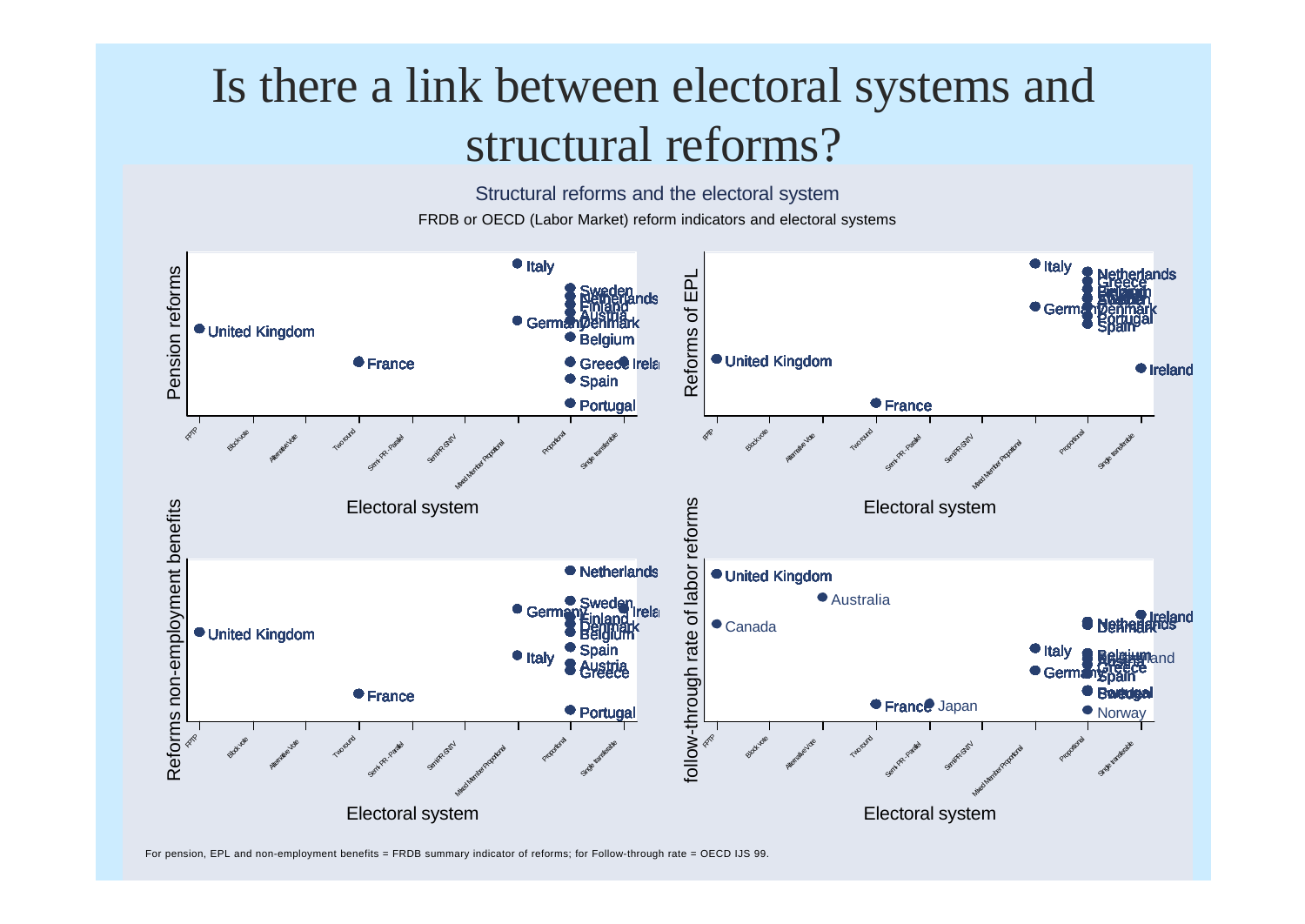## How to rationalize the welfare state: pension reforms in Italy and UK

- $\triangleright$  UK and Italy fit well in the "back against the wall" hypothesis
	- $\triangleright$  UK in the early 1980s ("Winter of Discontent", large fiscal deficit, high inflation and 12% UR etc. – Bean and Symons, '89 "Ten years of Mrs. Thatcher")
	- $\triangleright$  Italy, devaluation, generalized perception of large gaps from Maastricht criteria leading to not only the pension reforms but also wage agreements and other reforms.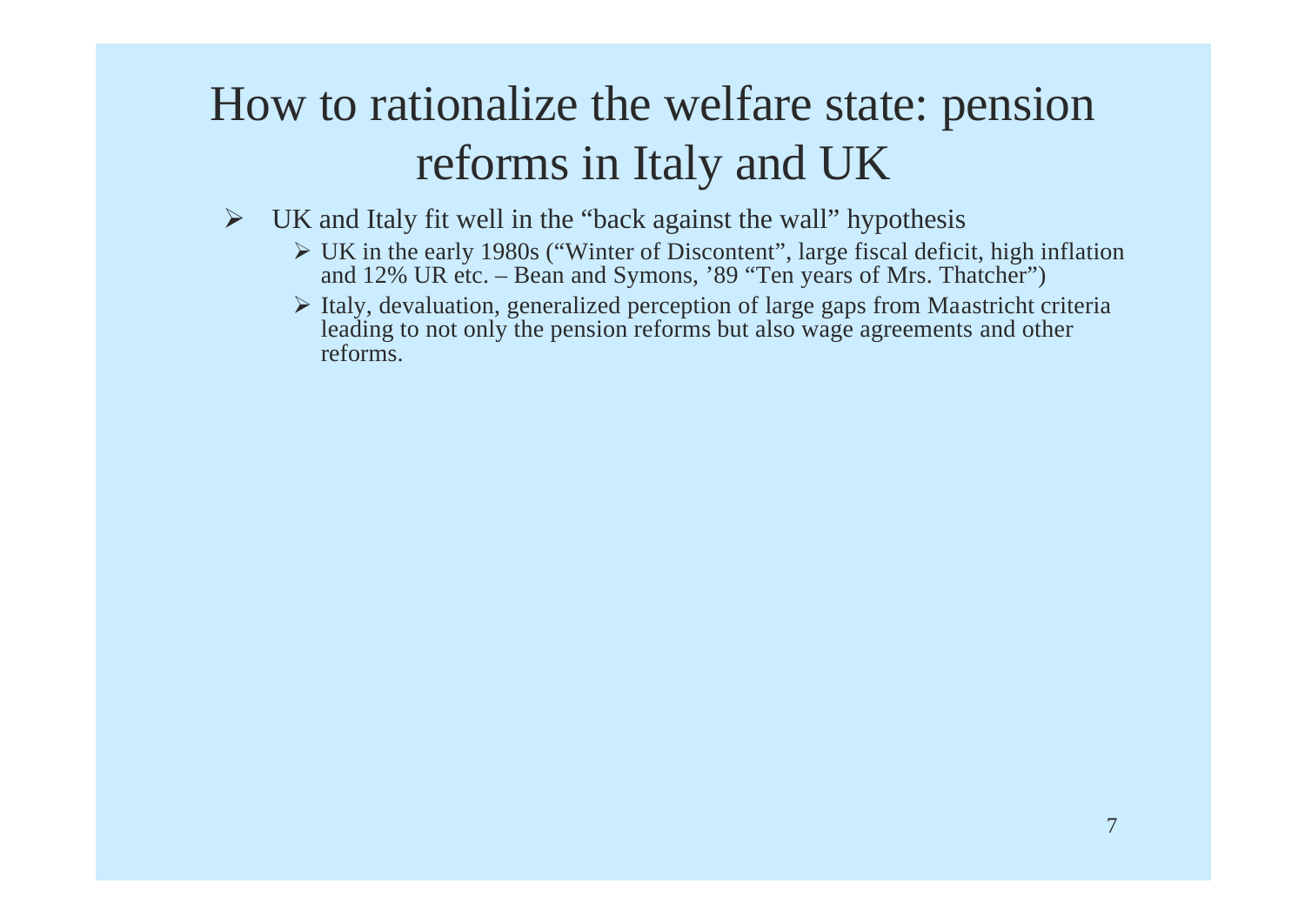# Labor market reforms: Denmark and Spain

- The commitment building:
	- $\triangleright$  Both DNK and ESP suffered from high unemployment in early 1990s
		- $\triangleright$  BUT DNK max UNR ~10% ('93) in Spain ~ 23% ('94)
	- $\triangleright$  DNK "flexicurity" focused on reducing generosity of UBs; Spain reduced EPL
		- ÿ BUT DNK maintained very generous UBs and reinforced "activation" of LTU; unions co-manage UI funds; Spain made several attempts to reform EPL (since mid 80s)
- Coalition building
	- $\triangleright$  Given proportional representation systems, both countries built support from social partners through social dialogue
	- $\triangleright$  In DNK in 2001, government failed because it did not seek support from social partners
- Lessons:
	- $\triangleright$  The importance of <u>involving social partners</u> to build support for structural reforms
		- $\triangleright$  YES, true in many other European countries; the best example is the Netherlands with the Wassenaar agreement of 1982 (see e.g. Nickell, van Ours, 2000)  $\rightarrow$  but with more than a decade of stagnant real wages
		- $\triangleright$  BUT, what if social partners are not highly representative, fragmented etc., but still very vocal? e.g. Latin America (Heckman and Pages, 2004; Pencavel, 1996)).
	- $\triangleright$  Learning by doing: The EPL reforms in Spain in mid-90s were preceded by other (unsuccessful) attempts to liberalize the labor market: '84 liber. temporary contracts; '94 tightening of temp. contracts; '94 adv. advance and procedure perm. relaxed; '97 compensation for unfair dismissal reduced…
	- $\triangleright$  Exploit complementarities (e.g. Orzag and Snower, '98): DNK reinforced the principles of "flexicurity"; the UBs reform (generosity increased in previous 2 decades) was perceived to increase fairness  $\rightarrow$  stricter eligibility conditions including activation of unemployed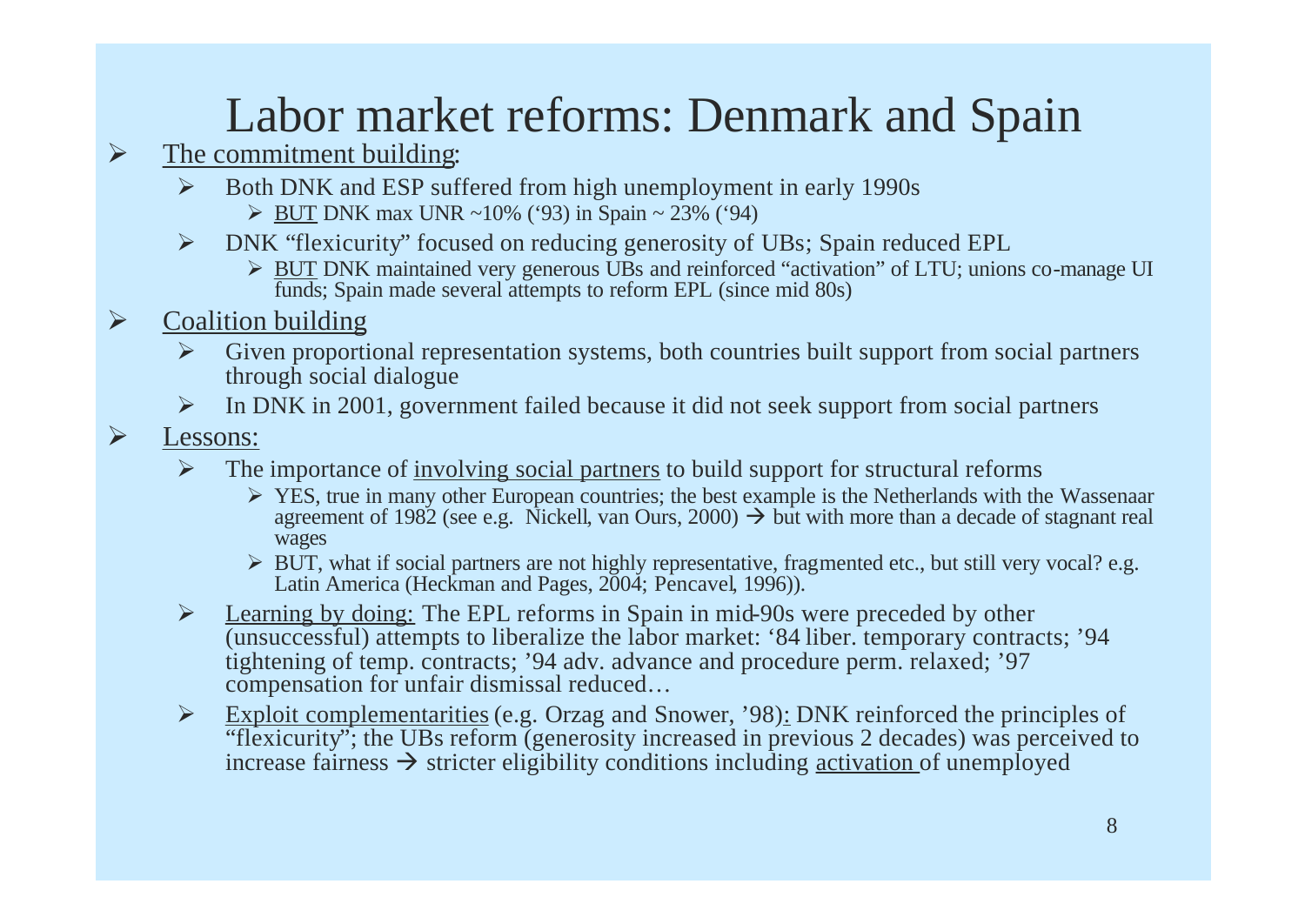#### **Protecting jobs or protecting workers**

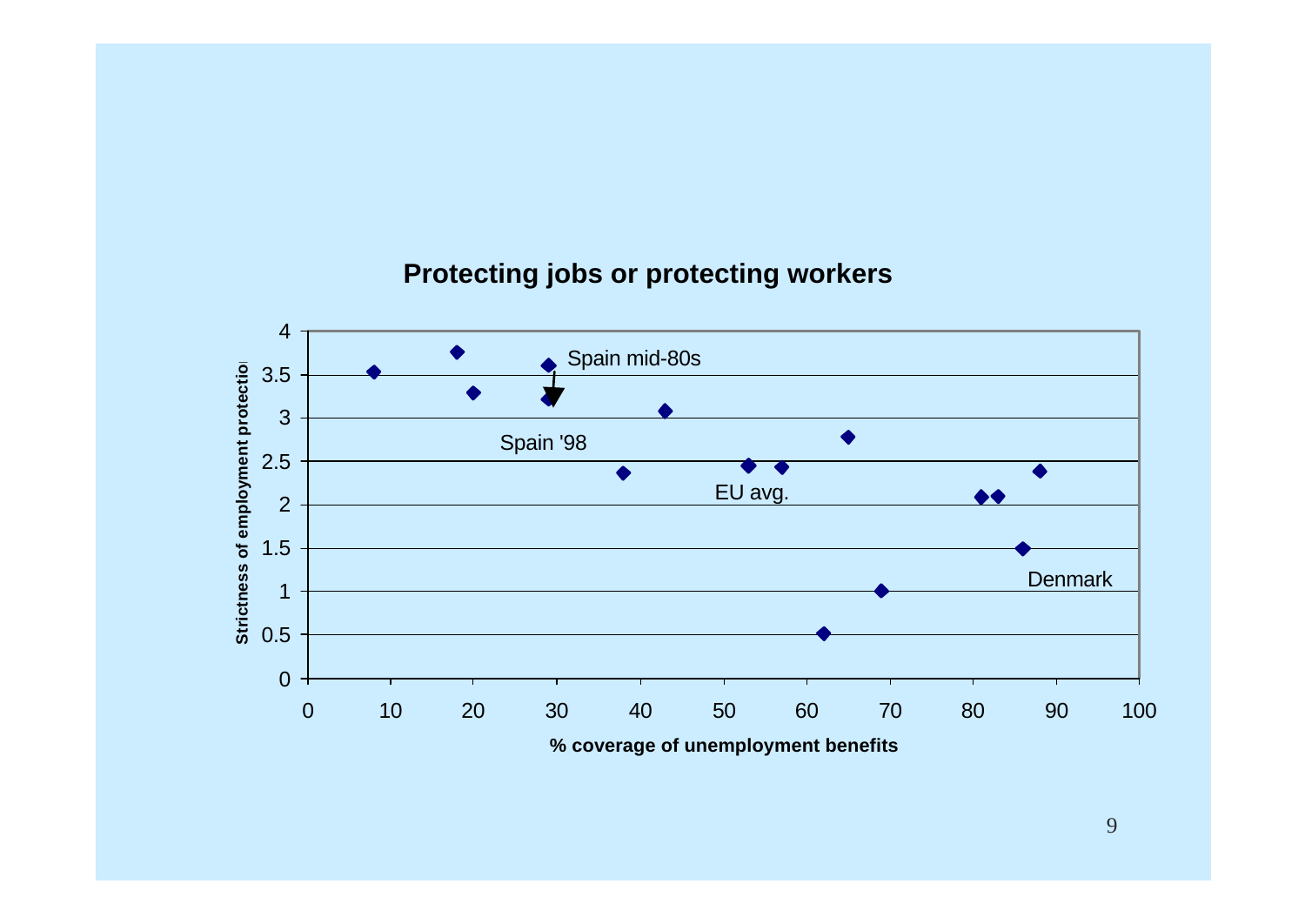## Asymmetric reforms in LM can reinforce dualism in the labor market with limited effects on adaptability

**The evolution of temporary employment in Spain - 1987 - 1998**

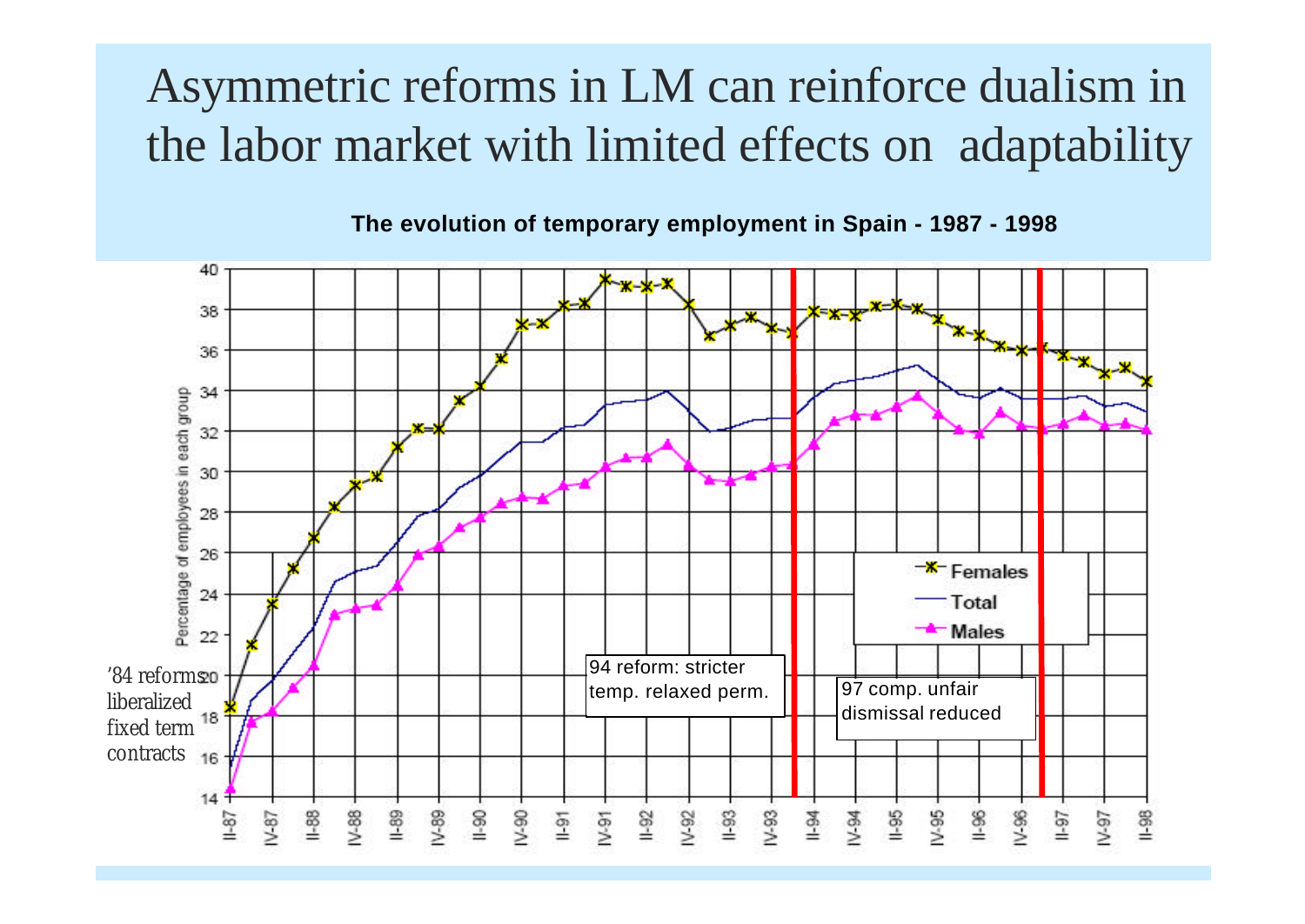### Reforms in non-manufacturing sector

#### The commitment building:

- $\triangleright$  Partly exogenous:
	- $\triangleright$  Technological advances
	- $\triangleright$  Pressure from other markets (e.g. manufacturing)
	- $\triangleright$  External commitments (treaties, Single Market; EC directives)
- Coalition building
	- $\triangleright$  To un-bundle private interests. Targeted changes can open up opportunities for market players, breaking up entrenched coalitions.
	- $\triangleright$  "Band wagon" effects: reform in one sector spills over to other sectors
	- $\triangleright$  Pay attention to interaction with labor: lower rents promote reforms in labor, but strong labor may oppose reforms
- Lessons:
	- $\triangleright$  Piece-wise reform strategy leads to progressively larger areas of liberalization
	- $\triangleright$  Framework conditions important:
		- $\triangleright$  eliminate price distortions countries with larger distortion postpone reforms
		- $\triangleright$  "phase out" institutions that provide voice to special interest  $\rightarrow$  new independent regulatory authorities; insure application of national policy locally (how??)
		- $\triangleright$  reinforce pro-reform voice (how ???) communication strategy
	- $\triangleright$  But also: Exploit possible interactions between reforms in product and labor markets: PM reforms may promote unions' behavior more conducive to growth and job creation (Calmfors, 93); LM reforms may enhance the effects of PM reforms on labor (Blanchard & Giavazzi, 02); there could be synergies (Coe & Snower, 97)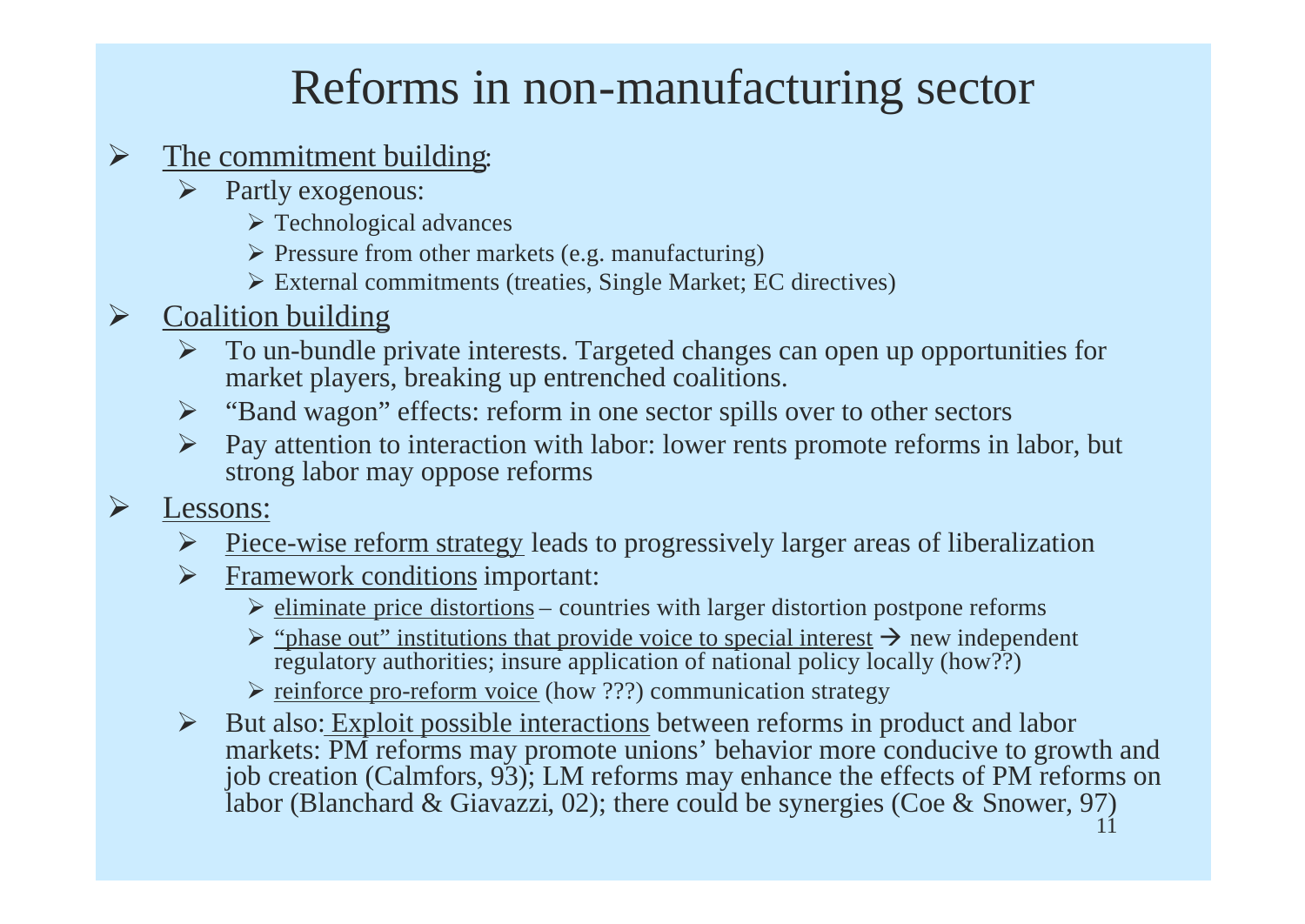## PM and LM regulations are closely correlated, and reforms often go hand in hand

#### **Product and labor market (EPL) regulations-1998 Product and labor market (EPL) reforms – 82 - 98**

ployment protection legislation



**OECD indicators of product market regulations and employment protection legislation.**